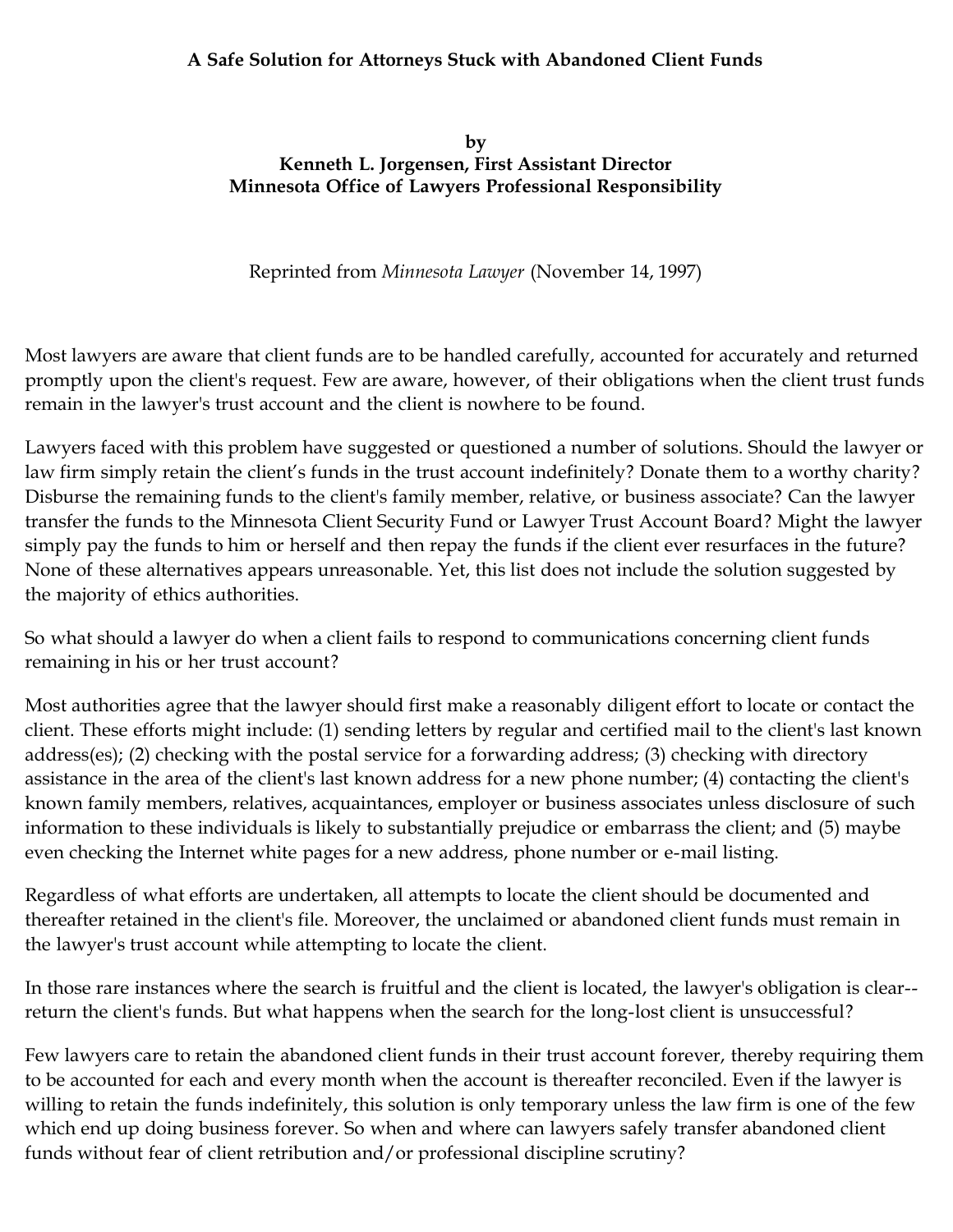## **Unclaimed property statute**

Lawyers hold client funds in a fiduciary capacity. Therefore, it is not surprising that most ethics authorities recommend that after an unsuccessful search for the client, lawyers should handle abandoned client trust funds in accordance with the controlling jurisdiction's unclaimed property statute.

In Minnesota, the applicable statute is Minn. Stat. 345. 32, which defines "abandoned funds" as those belonging to an owner (i.e., client) who the lawyer has been unable to contact or locate for at least three years. *See* Minn. Stat. (a) (1) through (5). Client funds meeting this definition may be transferred to the Commissioner of Commerce along with a report indicating the client's name and last known address. See Minn. Stat. § 345.41 and .43. A copy of this report also should be placed in the client's file. The funds should be transferred to the Commissioner in the form of a check written on the lawyer's trust account.

Annually the Commissioner of Commerce publishes a list of abandoned property in "an English language newspaper of general circulation in the county" where the last known address is located. Minn. Stat. 345.42. After transferring the abandoned funds, the lawyer is no longer obligated to continue efforts to locate the client.